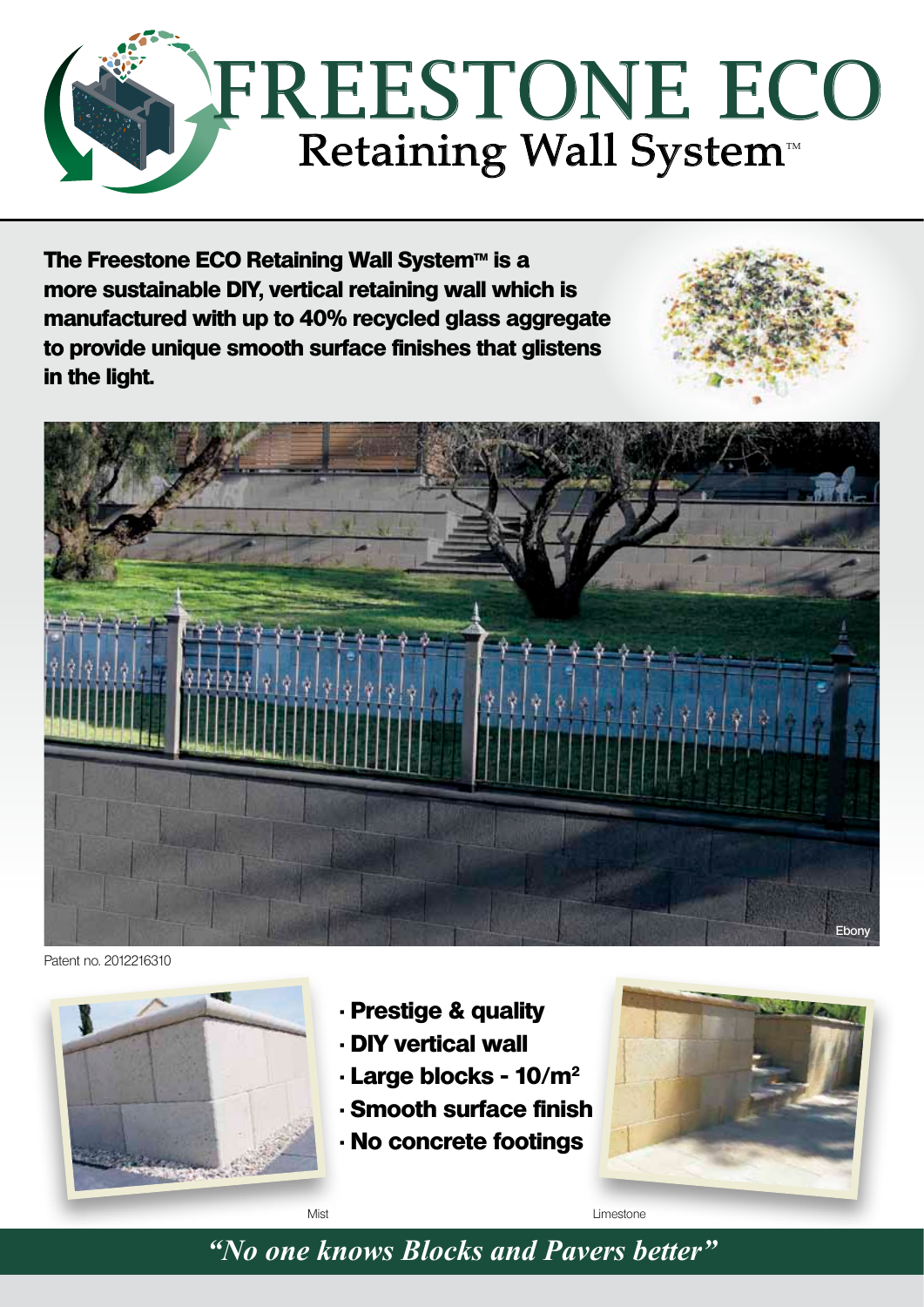#### **Freestone ECO retaining walls are suitable for most retaining or garden wall situations, engineering design assistance is available.**

Each Freestone ECO block has self-locating lugs which easily lock into the block above to provide a vertical wall. Purpose made 90 degree corner and bullnose capping are available to provide a complete system. Freestone ECO blocks have a minimal setback which allows all available space to be utilised to the maximum. The large sized hollow blocks allow for steel reinforcing and concrete core fill where required, providing an earthquake resistant wall which can also accommodate fences and services.

There are two high quality surface finishes available, a smooth finish and an exposed aggregate finish. To enhance the unique surface finish and highlight the glass aggregate features, Freestone ECO can be sealed with a proprietary masonry surface sealer.

# **construction methods**

#### **The Freestone ECO Retaining Wall System<sup>™</sup> can be built using three different construction methods.**

The most suitable method to build the Freestone ECO wall is always selected with consideration to the overall wall height, soil conditions and any loads that impact on the retaining wall such as vehicle traffic, fences or steep slopes.







#### **OPTION 1**

#### **Backfilled with 300mm wide blue metal drainage layer**

This is a common method for building low non load bearing gravity garden wall. Freestone ECO blocks are built over a compacted gravel footing on a 25mm sand bed; all blocks are filled with 20 mm blue metal. An ag-pipe drain is set up at the back of the wall base and then subsequently backfilled with a 300mm drainage layer.

Suitable for low walls dependant on soil conditions and any loads, refer to design table 1.

#### **OPTION 2 Backfilled with no-fines concrete drainage layer**

Per option 1, Freestone ECO blocks are built as a gravity wall over a compacted gravel footing on a 25mm sand bed. However, to increase the strength of the wall and therefore build higher walls, the blue metal block infill and drainage layer in option 1 is replaced with a "no-fines" concrete mix which both strengthens and increases the mass of the wall. The "no-fines" concrete still allows water to flow into the drain below. Suitable for walls up to 2 metres high subject to engineers design. Refer to design table 2.

#### **Option 3 Reinforced and concrete filled on a concrete footing**

Freestone ECO blocks are built on a reinforced concrete footing. The Freestone ECO blocks are simply stacked together and reinforced with horizontal and vertical steel, placed in the purpose made locations within the blocks. The blocks are then core filled with concrete to form a reinforced block retaining wall, without the use of mortar.

Suitable for walls up to 3 metres high subject to engineers design. Refer to design table 3.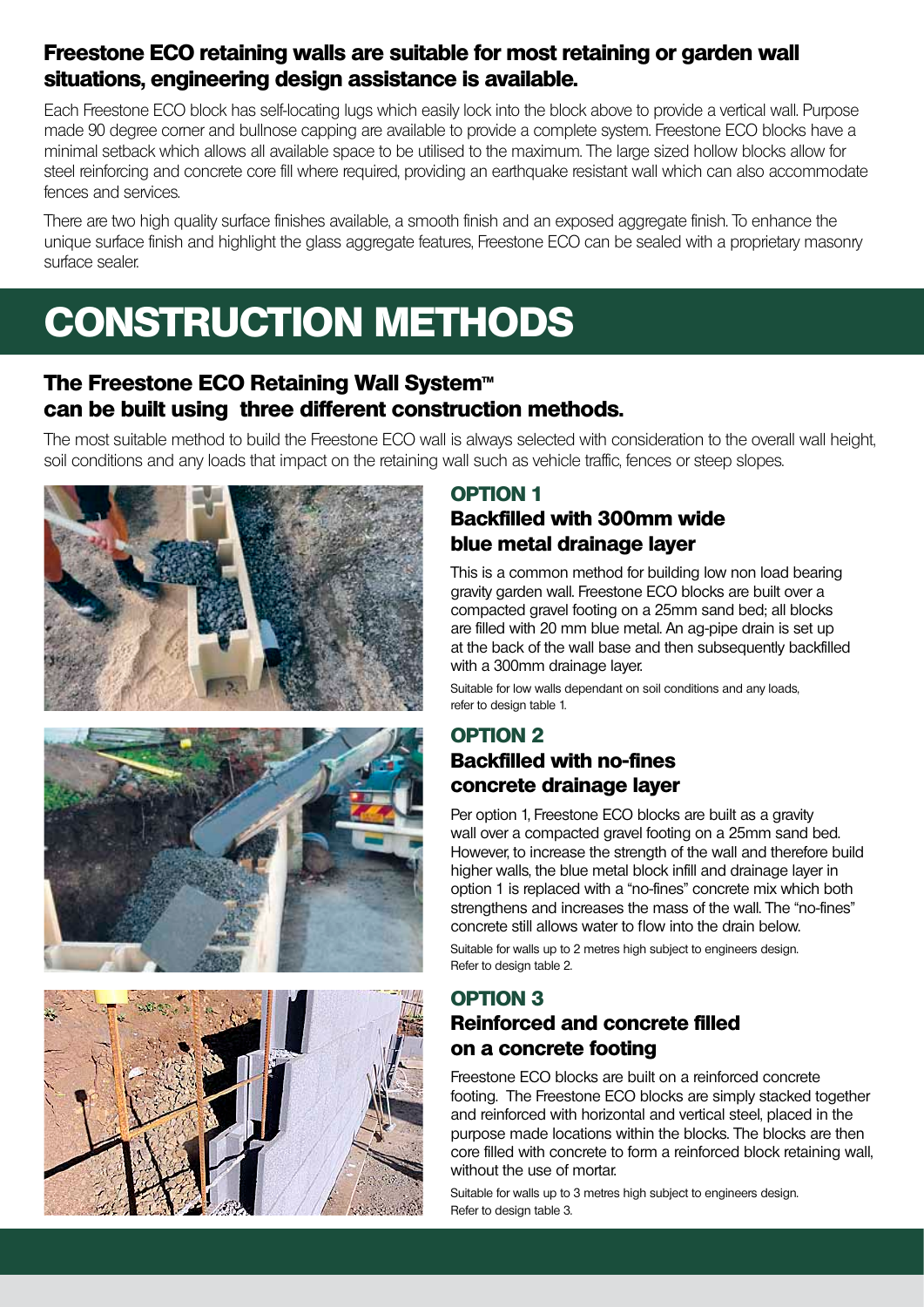# **INSTALLATION GUIDE**













### **Step 1 - Base Preparation**

Dig out trench approx. 250mm deep. The trench should be 600mm wide. Place and well compact 150mm to 200mm of fine crushed rock (gravel). This base thickness depends on the wall height e.g. 200mm thick for 1 metre high, extra thickness for higher walls may be required, subject to engineers design.

### **Step 2 - Sand Bed**

Spread 25mm of either sharp sand or metal dust over the compacted base. This should be in a straight line and checked with a level. If the wall is stepped, start at the lowest point.

# **Step 3 - Laying 1st course**

The first block course is now bedded into the sand bed. The use of a level and string line is recommended to ensure that the first course is laid correctly. For walls up to 1 metre high, make sure at least 100mm of the first block course is buried below the finished ground level. Allow approx. 200mm for walls over 1 metre high and 300mm for walls over 2 metres high. Compact gravel along the front of the blocks to stabilise.

### **Step 4 - Drainage & Backfill**

Place P.V.C. ag-pipe with a geotextile sock drain behind the wall, with a 1 in 100 fall. Backfill behind the blocks 300mm wide, with clean, free-draining material (eg. 20mm blue metal). Ensure that each block is also filled with free-draining material. Backfill behind the drainage layer with your chosen backfill material in a maximum of 200mm layers. Compaction rate of 95% must be achieved (use only hand operated plate compactors close to wall). Do not use soft or wet clay to backfill. Be careful not to mechanically compact too close to the wall.

### **Step 5 - Laying Additional courses**

Lay the next course and subsequent courses to a string line following the same procedure, as outlined previously, ie. clean the top of the blocks, fill the block cores and form a 300mm drainage layer behind the blocks, backfilling in max. 250mm layers, as per step 4. Ensure backfill is compacted to 95%. Corner blocks require adhesive fixing with Landscape Liquid Nails or Anchorloc 2-part epoxy.

### **Step 6 - Laying capping units**

Once backfilling and cleaning is completed as per step 5, fix the purpose made FreestonECO Capping blocks with adhesive. Landscape Liquid Nails or Anchorloc 2-part epoxy is recommended.



### **Step 7 - Sealing**

To enhance the unique surface finish and highlight the glass aggregate features, Freestone Eco Blocks and capping can be sealed with a proprietary masonry surface sealer. There are two high quality finishes available, a smooth finish and an exposed aggregate shot blasted finish.

**Smooth Finish - Sealing is recommended Exposed Aggregate Finish - Sealing is optional only**

# **Watch our video on DIY installation at**



**http://www.melbournebrick.com.au/freestone-eco-retaining-walls-2**

### Contact: **1300 722 102** or **info@melbournebrick.com.au BAYSWATER IGLEN IRIS I HALLAM I HOPPERS CROSSING**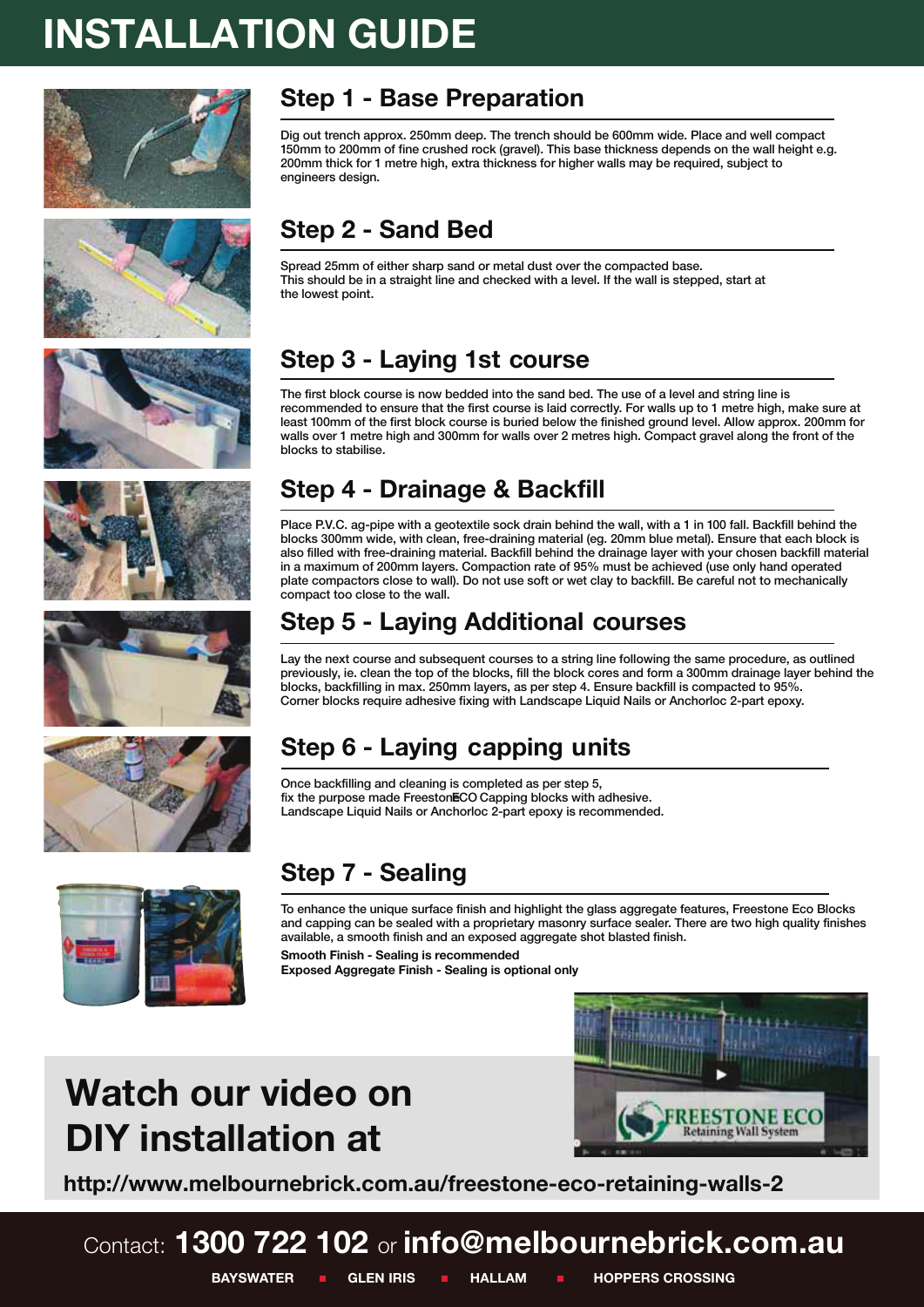### **Maximum Wall Heights For Freestone Eco Block Retaining Walls**

**(Tables are a guide only and subject to an engineer's final design)**

#### **TABLE 1**

**Maximum wall heights for Freestone Eco gravity retaining walls, backfilled with a 300mm blue metal drainage layer.** 

#### **Table 2**

**Maximum wall heights for Freestone Eco gravity retaining walls, backfilled with no fines concrete to the specified width behind the wall.**

#### **Table 3**

**Indicative wall heights for Freestone Eco retaining walls, laid on a reinforced concrete footing and reinforced with vertical and horizontal steel as specified.**

### **Table 1**

**Freestone Eco Gravity Wall backfilled with 300mm blue metal drainage layer.**

| Maximum Wall Height 'H' (m)             |                    |                        |  |  |  |
|-----------------------------------------|--------------------|------------------------|--|--|--|
| <b>Backslope</b><br>Conditions/Loadings | <b>Wall Height</b> | Retained<br>Soil Types |  |  |  |
| Level with:<br>No Surcharge             | 0.6                | Type 1                 |  |  |  |
|                                         | 0.7                | Type 2                 |  |  |  |
|                                         | 0.7                | Type 3                 |  |  |  |
| Level with:<br>Domestic Vehicles        | 0.5                | Type 1                 |  |  |  |
|                                         | 0.6                | Type 2                 |  |  |  |
|                                         | 0.6                | Type 3                 |  |  |  |
| $1:4$ with:<br>No Surcharge             | 0.5                | Type 1                 |  |  |  |
|                                         | 0.6                | Type 2                 |  |  |  |
|                                         | 0.6                | Type 3                 |  |  |  |
|                                         | 0.5                | Type 1                 |  |  |  |
| $1:4$ with:<br>Domestic Vehicles        | 0.5                | Type 2                 |  |  |  |
|                                         | 0.6                | Type 3                 |  |  |  |



### **TABLE 2**

**Freestone Eco Gravity Wall backfilled with no fines concrete drainage layer.**

| Maximum Wall Height 'H' (m)*                |                       |                          |                                                      |        |        |  |
|---------------------------------------------|-----------------------|--------------------------|------------------------------------------------------|--------|--------|--|
| <b>Backslope</b><br>Conditions/<br>Loadings | Wall<br>Height<br>(m) | Base<br>thickness<br>(m) | Width of no fines concrete                           |        |        |  |
|                                             |                       |                          | Width of no fines concrete backfill<br>behind blocks |        |        |  |
|                                             |                       |                          | Type 1                                               | Type 2 | Type 3 |  |
| Level with:<br>No<br>Surcharge              | 1.0                   | 0.20                     | 0.35                                                 | 0.3    | 0.3    |  |
|                                             | 1.25                  | 0.20                     | 0.45                                                 | 0.45   | 0.35   |  |
|                                             | 1.5                   | 0.25                     | 0.65                                                 | 0.65   | 0.55   |  |
|                                             | 1.75                  | 0.30                     | 0.95                                                 | 0.95   | 0.85   |  |
|                                             | 2.0                   | 0.35                     | $\star$                                              | 1.15   | 1.15   |  |
| Domestic<br><b>Vehicles</b>                 | 1.0                   | 0.15                     | 0.55                                                 | 0.45   | 0.45   |  |
|                                             | 1.25                  | 0.20                     | 0.65                                                 | 0.65   | 0.55   |  |
|                                             | 1.5                   | 0.25                     | 0.95                                                 | 0.75   | 0.75   |  |
|                                             | 1.75                  | 0.30                     | 1.25                                                 | 1.05   | 1.05   |  |
|                                             | 2.0                   | 0.35                     | 1.55                                                 | 1.35   | 1.15   |  |
| 1:4<br><b>Backslope</b>                     | 1.0                   | 0.15                     | 0.65                                                 | 0.55   | 0.55   |  |
|                                             | 1.25                  | 0.20                     | 0.85                                                 | 0.75   | 0.75   |  |
|                                             | 1.5                   | 0.25                     | 1.45                                                 | 1.15   | 0.95   |  |
|                                             | 1.75                  | 0.30                     | $\star$                                              | 1.55   | 1.25   |  |
|                                             | 2.0                   | 0.35                     | $\star$                                              | 1.75   | 1.75   |  |

#### **No-Fines Concrete Backfill/Infill Spec.**

No-fines concrete infill placed behind retaining walls shall be freedraining, allowing water to pass readily through it to the drainage system. In its unhardened state, no-fines concrete shall have low slump and shall not exert a lateral pressure in excess of 4 kPa per metre depth on the retaining wall facing restraining it. No-fines concrete used to provide enhanced stability to a retaining wall shall have a bulk density not less than 1800 kg./m<sup>3</sup>. No-fines concrete shall form a coherent mass, capable of adhering to the retaining wall facing.

#### **No-fines concrete shall meet the following specs:**

- <sup>l</sup> Aggregate to GP cement ratio shall be not greater than 6 : 1 <sup>l</sup> Aggregate shall be GP (poorly graded) nominal 20mm
- crushed rock.
- Compressive strength shall be not less than 10 MPa.

#### **Construction Notes**

- **1 Blocks should be backfilled with no-fines concrete every 2 courses (500mm) high, blocks should be filled first prior to backfilling behind the wall to reduce pressure.**
- **2 Blocks should be wetted prior to core filling to increase** flow of no-fines concrete.
- **3 At least 25% of Freestone Eco block wings should be removed from the rear of the blocks prior to backfilling.**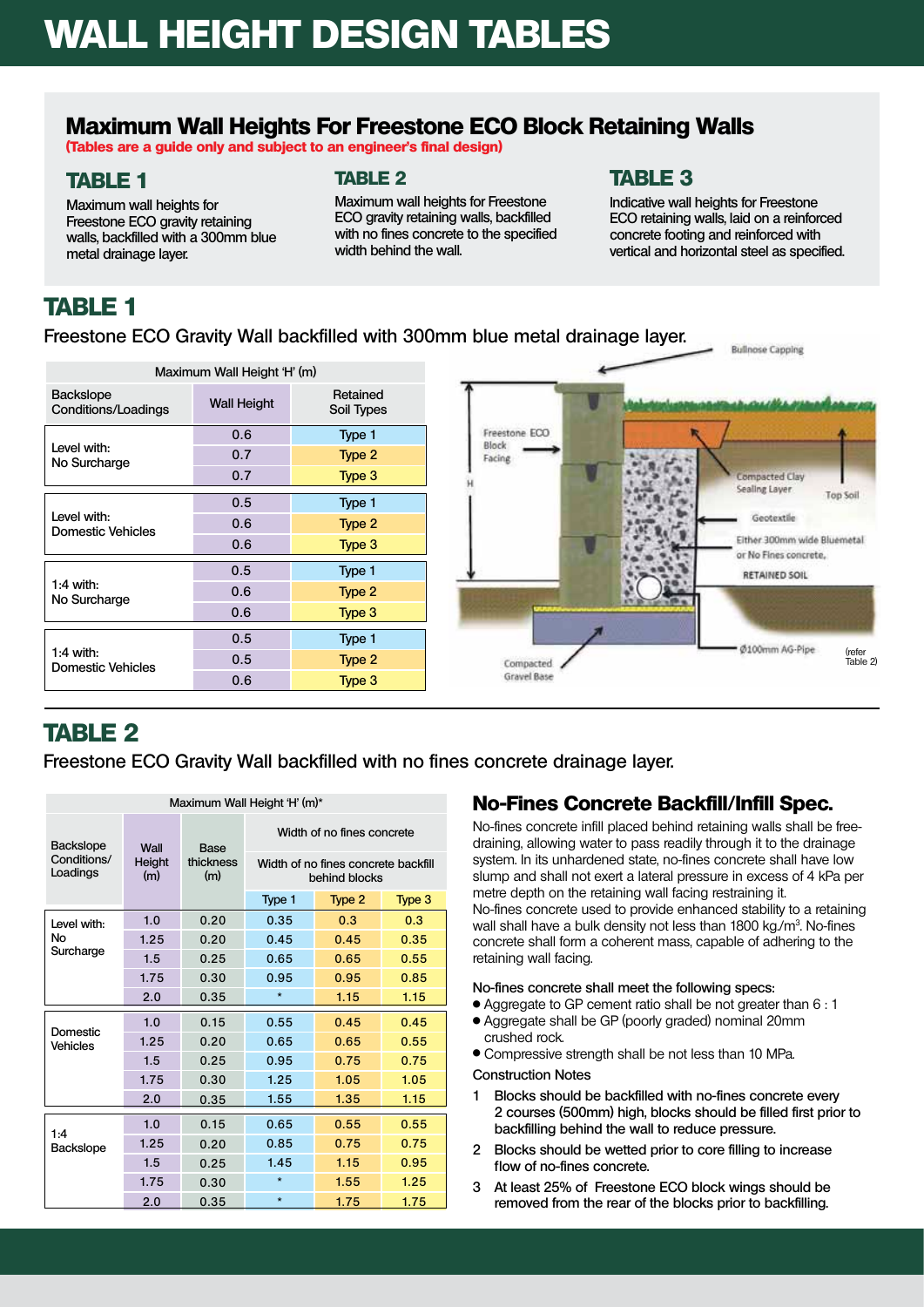### **TABLE 3**

#### **Freestone ECO Reinforced Retaining Wall laid on a reinforced concrete footing.**

| Wall<br><b>Height</b><br>(m) | Base<br>Width<br>(m) | Starter<br>Bar<br><b>Type</b> | Min.<br>Bar Lap<br>(mm) | <b>Transverse</b><br><b>Bar Type</b> | Longitudial<br><b>Bar Type</b> | Soil<br><b>Types</b> |
|------------------------------|----------------------|-------------------------------|-------------------------|--------------------------------------|--------------------------------|----------------------|
| 1.25                         | 1.4                  | N <sub>12</sub>               | 500                     | N <sub>12</sub>                      | N <sub>12</sub>                | Type 1               |
|                              | 1.2                  | N <sub>12</sub>               | 500                     | N <sub>12</sub>                      | N <sub>12</sub>                | Type 2               |
|                              | 1.0                  | N <sub>12</sub>               | 500                     | N <sub>12</sub>                      | N <sub>12</sub>                | Type 3               |
| 1.5                          | 1.5                  | N <sub>12</sub>               | 700                     | N <sub>16</sub>                      | N <sub>12</sub>                | Type 1               |
|                              | 1.3                  | N <sub>16</sub>               | 700                     | N <sub>16</sub>                      | N <sub>16</sub>                | Type 2               |
|                              | 1.1                  | N <sub>16</sub>               | 700                     | N <sub>16</sub>                      | N <sub>16</sub>                | Type 3               |
| 1.75                         | 1.6                  | N <sub>16</sub>               | 700                     | N <sub>16</sub>                      | N <sub>16</sub>                | Type 1               |
|                              | 1.4                  | N <sub>16</sub>               | 700                     | <b>N16</b>                           | <b>N16</b>                     | Type 2               |
|                              | 1.2                  | N <sub>16</sub>               | 700                     | N <sub>16</sub>                      | N <sub>16</sub>                | Type 3               |
| 2.0                          | 1.8                  | <b>N20</b>                    | 700                     | <b>N20</b>                           | <b>N16</b>                     | Type 1               |
|                              | 1.6                  | N <sub>16</sub>               | 700                     | <b>N16</b>                           | <b>N16</b>                     | Type 2               |
|                              | 1.4                  | N <sub>16</sub>               | 700                     | N <sub>16</sub>                      | N <sub>16</sub>                | Type 3               |
| 2.25                         | 2.1                  | <b>N20</b>                    | 700                     | <b>N20</b>                           | N <sub>16</sub>                | Type 1               |
|                              | 1.8                  | N <sub>16</sub>               | 700                     | <b>N16</b>                           | N <sub>16</sub>                | Type 2               |
|                              | 1.5                  | N <sub>10</sub>               | 700                     | N <sub>16</sub>                      | N <sub>16</sub>                | Type 3               |



# **CONSTRUCTION NOTES**

#### **Soil Type Descriptions**

#### **TYPE 1 SOILS**

**Includes soft and firm clay, fine sands, silty clays. Internal Friction Angle ≥ 20o - 24o**

#### **TYPE 2 SOILS**

**Includes stiff sandy clays and gravelly clays Internal Friction Angle ≥ 25o - 30o**

 $\overline{H}$ 

ξÑ

#### **TYPE 3 SOILS**

 $\overline{\mathbf{u}}$ 

 $\overline{u}$ 

300

30

75mm Cover

Longitudinal wall<br>Reinforcing bars, one in every<br>300mm joint horizontally

Vertical Bars @ 400mm

**Transverse Bars** 

Longitudinal Footing Bars @ 300mm

@ 400mm Spacing 50mm Cover

 $\approx$ 

50mm Cover 70mm Cover

Starter Bars

@ 400mm

**B** 

**Includes FCR, rock, sandstone and gravels. Internal Friction Angle ≥ 30o+**

- **1. The following assumptions have been made regarding soil properties:**
	- **a. Infill Soil Types As Above: Internal Friction Angle ≥ 20 <sup>o</sup> 30o+**
	- **b. Bearing Pad Compacted density angle:** at least 18.6 kg/m<sup>3</sup><br>- Effective internal friction angle: at least 37° **– Effective internal friction angle:** 
		- **Effective Cohesion: at least 5kPa**
- **2. Caution is required when using heavy or dry clays as retained soil or backfill.**
- **3. Surcharge loads are as follows: Domestic Vehicles** - 500 kg/m<sup>2</sup> (5 kPa)
	- **Heavy Vehicles To be separately assessed**

- **4. Drainage shall be supplied in the form of a slotted P.V.C. ag-pipe with geotextile sock drain (fall at 1:100 min. to S/W disposal system) or with weep holes. A 300mm drainage layer shall be provided behind the wall.**
- **5. Table 1 gravity wall design table should be used for low, non-structural garden walls only.**
- **6. Wall embedment is critical, ensure embedment parameters are followed and compacted fill is placed in front of wall.**
- **7. For backslope conditions greater than 1 in 4, seek specific engineering advice. Vehicle traffic should be allowed no closer than 1 metre behind the wall.**

**engineering - to comply with most council requirements, please seek specific engineering advice for walls over 1 metre high or for low walls carrying vehicle traffic, etc.**

# Contact: **1300 722 102** or **info@melbournebrick.com.au**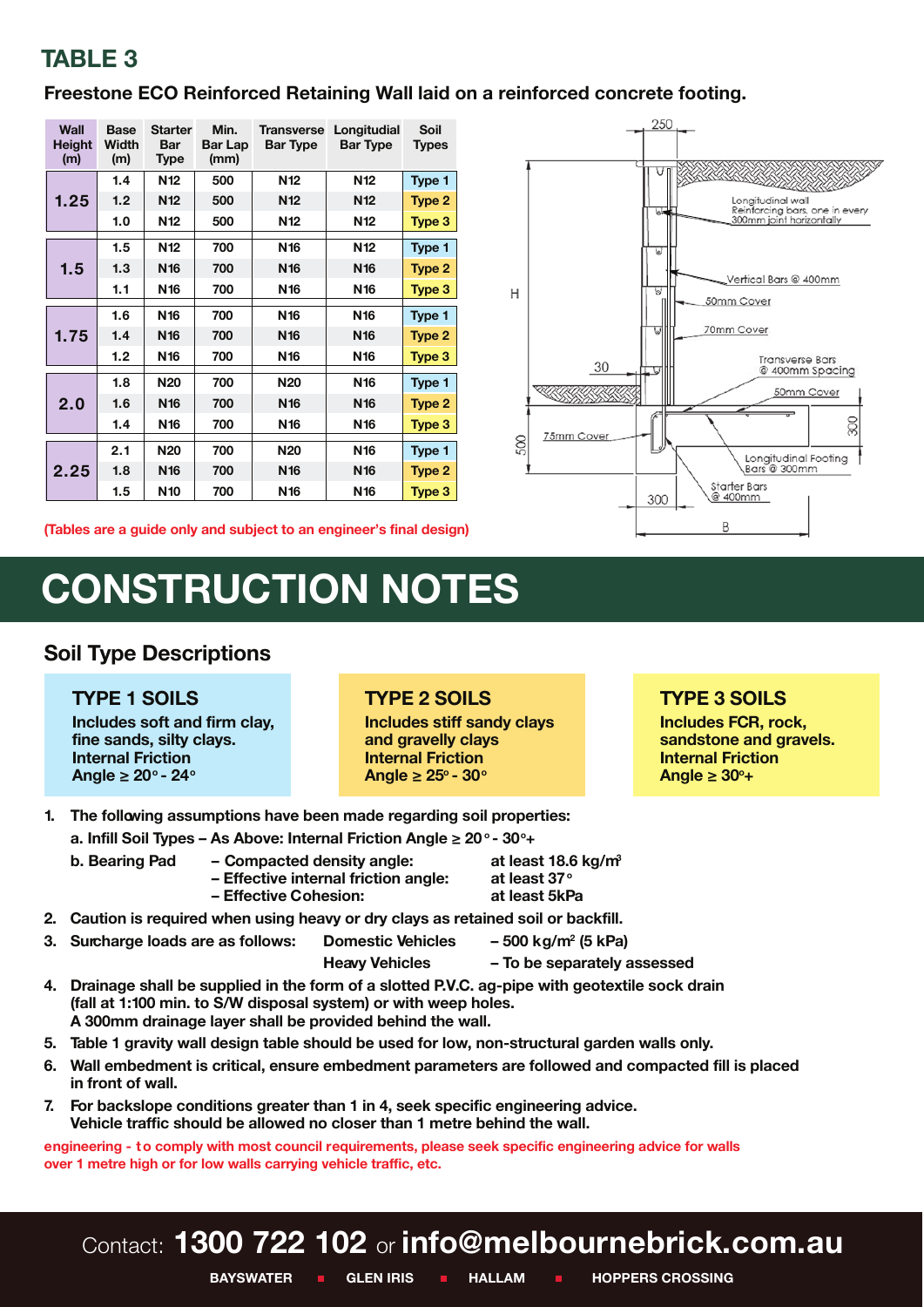

## **RETAINING WALL PRODUCT DETAILS**

| <b>RETAINING WALL</b><br><b>RANGE</b>                                |  | <b>Colours</b>                         | Number Per m <sup>2</sup><br>(Approx) | <b>Number</b><br><b>Per Pallet</b> | <b>Number</b><br><b>Per Tonne</b> |
|----------------------------------------------------------------------|--|----------------------------------------|---------------------------------------|------------------------------------|-----------------------------------|
| <b>Freestone Eco</b><br><b>Block</b><br>400 x 240 x 250mm            |  | Ebony, Limestone,<br>Mist, Walnut.     | 10                                    | 48                                 | 43                                |
| <b>Freestone Eco</b><br><b>Corner Block</b><br>440 x 240 x 250mm     |  | Ebony, Limestone,<br>Mist, Walnut.     | N/A                                   | 40                                 | 35                                |
| <b>Bullnose</b><br><b>Capping</b><br>300 x 300 x 50mm                |  | Bluestone, Limestone,<br>Mist, Walnut. | 3.33<br>per linear metre              | 192                                | 92                                |
| <b>Freestone Eco</b><br><b>Block Exposed</b><br>400 x 240 x 250mm    |  | Ebony, Limestone,<br>Mist, Walnut.     | 10                                    | 48                                 | 43                                |
| <b>Freestone Eco</b><br><b>Corner Exposed</b><br>440 x 240 x 250mm   |  | Ebony, Limestone,<br>Mist, Walnut.     | N/A                                   | 40                                 | 35                                |
| <b>Square Edge Eco</b><br><b>Capping Exposed</b><br>400 x 300 x 50mm |  | Ebony, Limestone,<br>Mist, Walnut.     | 2.5<br>per linear metre               | 144                                | 75                                |

#### **standard finish Colours Available (sealing is recommended):**









#### **exposed aggregate finish Colours Available (sealing is optional):**

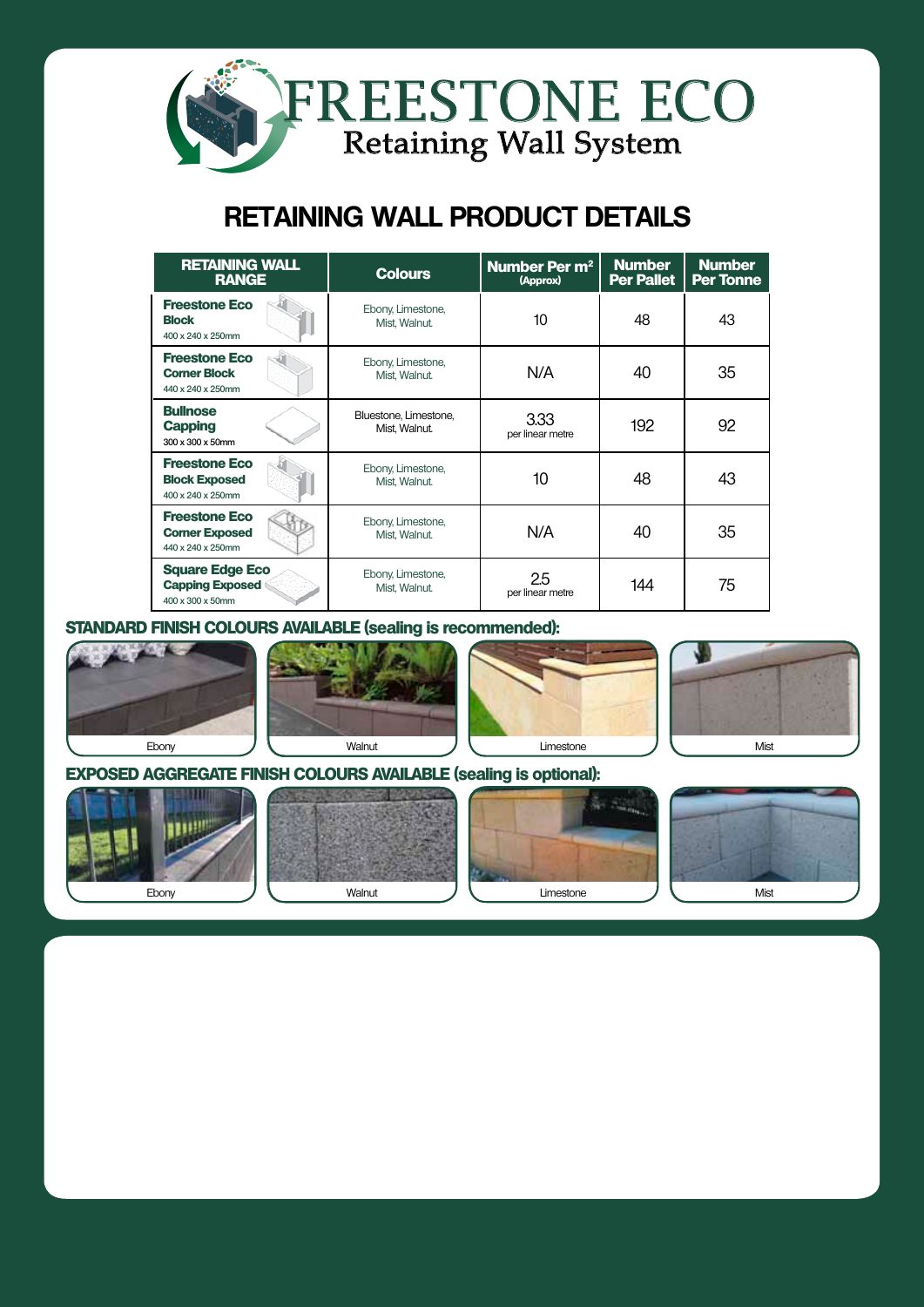

# **FREQUENTLY ASKED QUESTIONS**

#### **Q. How is the Freestone ECO retaining wall system different from other products?**

A. The Freestone ECO retaining wall is a unique, patented block that is like no other. Manufactured from recycled glass aggregate, it provides a unique surface finish. It is a vertical DIY wall with minimal setback that can be built on either a gravel or concrete footing depending on the wall height. Suitable for low garden landscape walls or engineer designed walls up to 4 metres high the Freestone ECO blocks are very versatile. The blocks are hollow so services such as lights/plumbing/handrails/fences can be incorporated easily within the wall.

#### **Q. Are the Freestone ECO retaining wall blocks easy to handle?**

A. Yes, the blocks sizes are 400mm long x 250mm high by 240mm wide with a huge hollow core to reduce weight for easy handling; they are lightweight and fit together like "lego" blocks. There are 10 blocks per M2 off wall area. You can view a 5 minute installation video at **[http://www.melbournebrick.com.au/freestone-eco](file:///C:/Documents%20and%20Settings/amoloney.IBP/Local%20Settings/Temporary%20Internet%20Files/Content.Outlook/YED3IC0Z/islandblock.com.au/retainingwalls/freestone-eco-system)-retaining-walls-2** 

### **Q. What happens with corners and capping?**

 A. Universal corners are available i.e. they are pre finished on both sides so as the one block can be used for either left or right directional corners. Corners are used to build 90 degree corners and can be used to form stop ends for any walls that step up or down in height. There are two types of capping available: Bullnose 300mm x 300mm x 50mm thick capping or Square edge capping which are 400mm x 300mm wide x 50mm thick.

#### **Q. Can Freestone ECO be curved?**

A. Yes. Freestone ECO can be curved either Concave or Convex with the minimum curve radius 1.5 Meters (3 Meter diameter). We recommend that curved walls be gently curved where possible as tight curves may not be as visually appealing.

#### **Q. What is Freestone ECO made from?**

A. Freestone ECO is manufactured with up to 40% processed recycled glass aggregate which creates a unique finish that supteley glistens. The Freestone ECO product is Greentag certified in recognition of its environmental benefits.

# Contact: **1300 722 102** or **info@melbournebrick.com.au**

**BAYSWATER I GLEN IRIS I HALLAM I HOPPERS CROSSING**